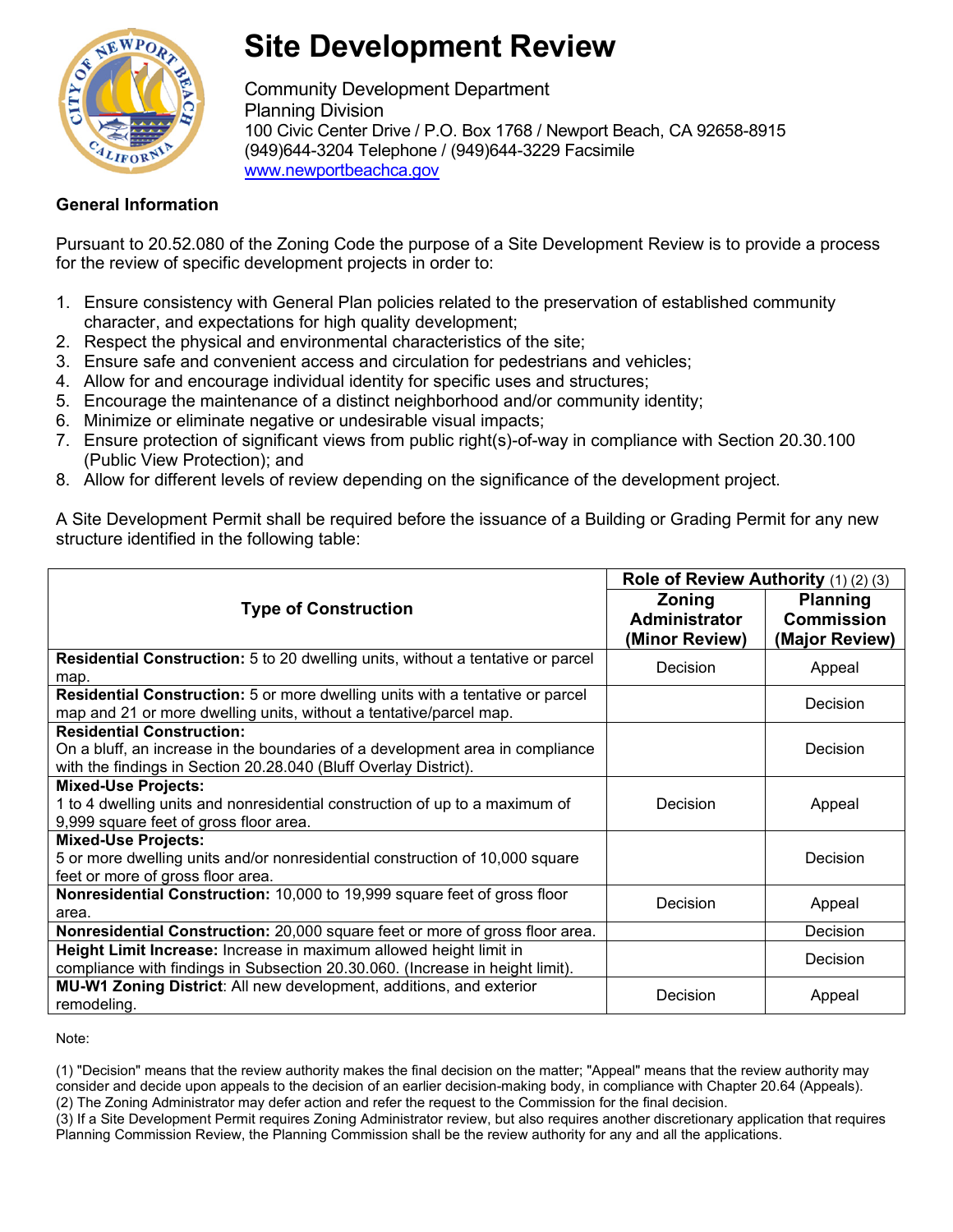## **Justification and Required Findings**

Pursuant to 20.52.080 F., the review authority may approve or conditionally approve a Site Development Review application, only after first finding all of the following:

- 1. Allowed within the subject zoning district;
- 2. In compliance with all of the following applicable criteria:
	- a. Compliance with this Section, the General Plan, this Zoning Code, any applicable specific plan, and other applicable criteria and policies related to the use or structure;
	- b. The efficient arrangement of structures on the site and the harmonious relationship of the structures to one another and to other adjacent developments; and whether the relationship is based on standards of good design;
	- c. The compatibility in terms of bulk, scale, and aesthetic treatment of structures on the site and adjacent developments and public areas;
	- d. The adequacy, efficiency, and safety of pedestrian and vehicular access, including drive aisles, driveways, and parking and loading spaces;
	- e. The adequacy and efficiency of landscaping and open space areas and the use of water efficient plant and irrigation materials; and
	- f. The protection of significant views from public right(s)-of-way and compliance with Section 20.30.100 (Public View Protection).
- 3. Not detrimental to the harmonious and orderly growth of the City, or endanger, jeopardize, or otherwise constitute a hazard to the public convenience, health, interest, safety, or general welfare of persons residing or working in the neighborhood of the proposed development.

## **Application Requirements**

- 1. A completed Planning Permit Application for a Site Development Review (attached);
- 2. Project Description and Justification

A written statement describing the proposed project in detail. This document will serve as the formal statement to the approving authority on what the project is and why it should be approved. Please include any relevant information which supports the application and the required findings pursuant to Section 20.52.080 F., which are noted above.

3. Public Noticing Requirements.

Please refer to the Planning Division's handout on [Public Noticing Requirements](http://www.newportbeachca.gov/Modules/ShowDocument.aspx?documentid=10041) for more information on the application materials required for a public hearing.

4. Plans

Site Development Review applications must be accompanied by one (1) full size and four (4) reduced to 11" x 17" (with details itemized on 8  $\frac{1}{2}$ "x 11" sheets if necessary) sets of plans. Please include the plot/site plans, floor plans, and elevations indicating existing and proposed conditions. The plot plans must display the entire property, property lines, adjacent streets, and existing and proposed buildings/structures with emphasis on the